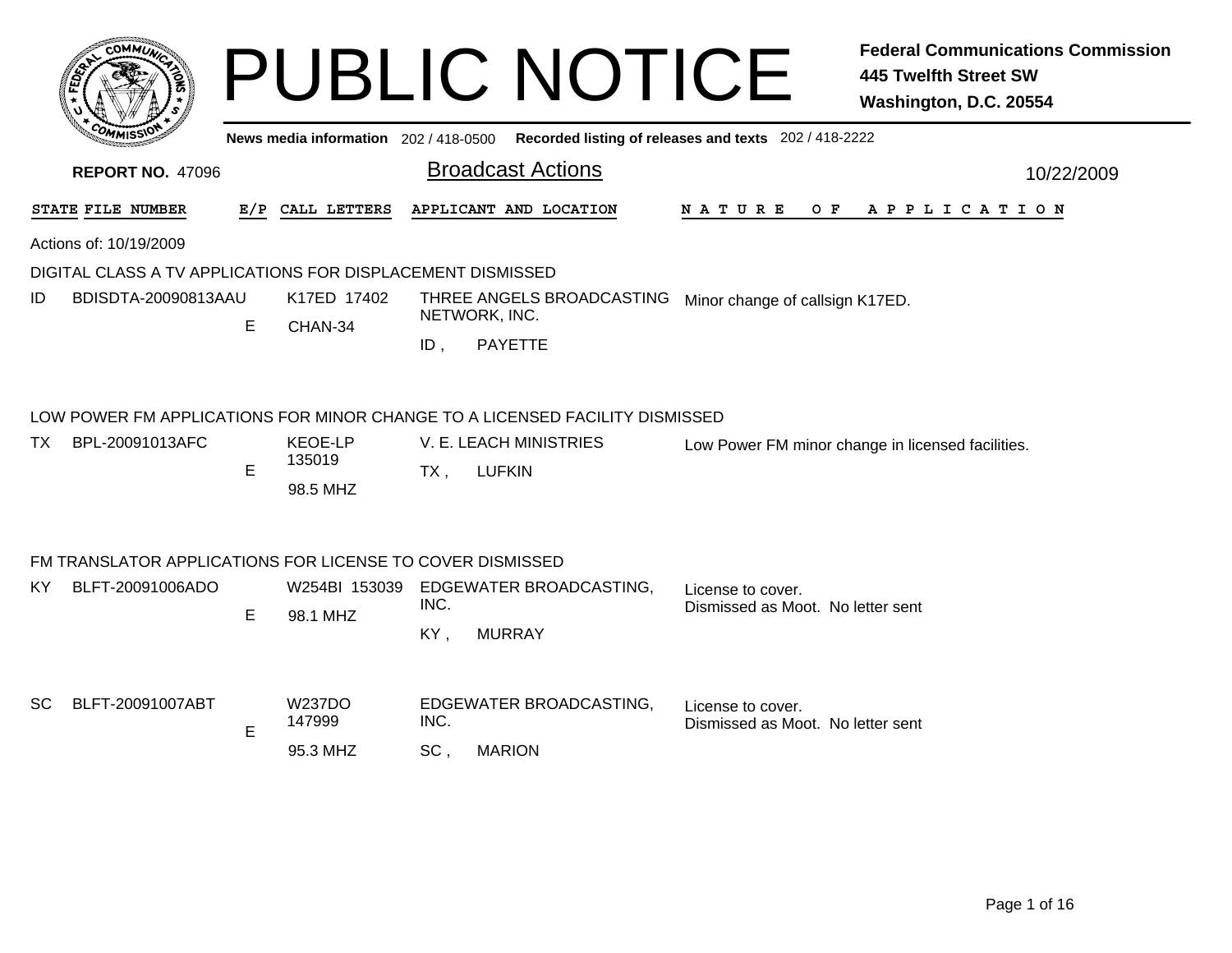|     |                                                           |   |                          |        | <b>PUBLIC NOTICE</b>                                                                    |                                   | <b>Federal Communications Commission</b><br><b>445 Twelfth Street SW</b><br>Washington, D.C. 20554 |
|-----|-----------------------------------------------------------|---|--------------------------|--------|-----------------------------------------------------------------------------------------|-----------------------------------|----------------------------------------------------------------------------------------------------|
|     |                                                           |   |                          |        | News media information 202/418-0500 Recorded listing of releases and texts 202/418-2222 |                                   |                                                                                                    |
|     | <b>REPORT NO. 47096</b>                                   |   |                          |        | <b>Broadcast Actions</b>                                                                |                                   | 10/22/2009                                                                                         |
|     | STATE FILE NUMBER                                         |   | E/P CALL LETTERS         |        | APPLICANT AND LOCATION                                                                  | O F<br>N A T U R E                | A P P L I C A T I O N                                                                              |
|     | Actions of: 10/19/2009                                    |   |                          |        |                                                                                         |                                   |                                                                                                    |
|     | FM TRANSLATOR APPLICATIONS FOR LICENSE TO COVER DISMISSED |   |                          |        |                                                                                         |                                   |                                                                                                    |
| AL  | BLFT-20091007ACA                                          |   | <b>W239BP</b><br>150072  |        | RADIO ASSIST MINISTRY, INC.                                                             | License to cover.                 |                                                                                                    |
|     |                                                           | E | 95.7 MHZ                 | AL.    | <b>EUFAULA</b>                                                                          | Dismissed as Moot. No letter sent |                                                                                                    |
|     |                                                           |   |                          |        | DIGITAL TRANSLATOR OR DIGITAL LPTV APPLICATIONS FOR DISPLACEMENT DISMISSED              |                                   |                                                                                                    |
| TX. | BDISDTL-20090304ABX                                       | E | <b>KPFW-LP</b><br>127891 |        | <b>IGLESIA JESUCRISTO ES MI</b><br>REFUGIO, INC.                                        | Minor change of callsign KPFW-LP. |                                                                                                    |
|     |                                                           |   | CHAN-33                  | $TX$ , | <b>FRISCO</b>                                                                           |                                   |                                                                                                    |
| NM. | BDISDTL-20090806ACA                                       | E | K38IM 40743<br>CHAN-31   | NM.    | THREE ANGELS BROADCASTING<br>NETWORK, INC.<br>ALBUQUERQUE                               | Minor change of callsign K38IM.   |                                                                                                    |
| NC. | BDISDTL-20090826ACL                                       | Е | W41BQ 67015<br>CHAN-19   | NC,    | THREE ANGELS BROADCASTING<br>NETWORK, INC.<br><b>ASHEVILLE</b>                          | Minor change of callsign W41BQ.   |                                                                                                    |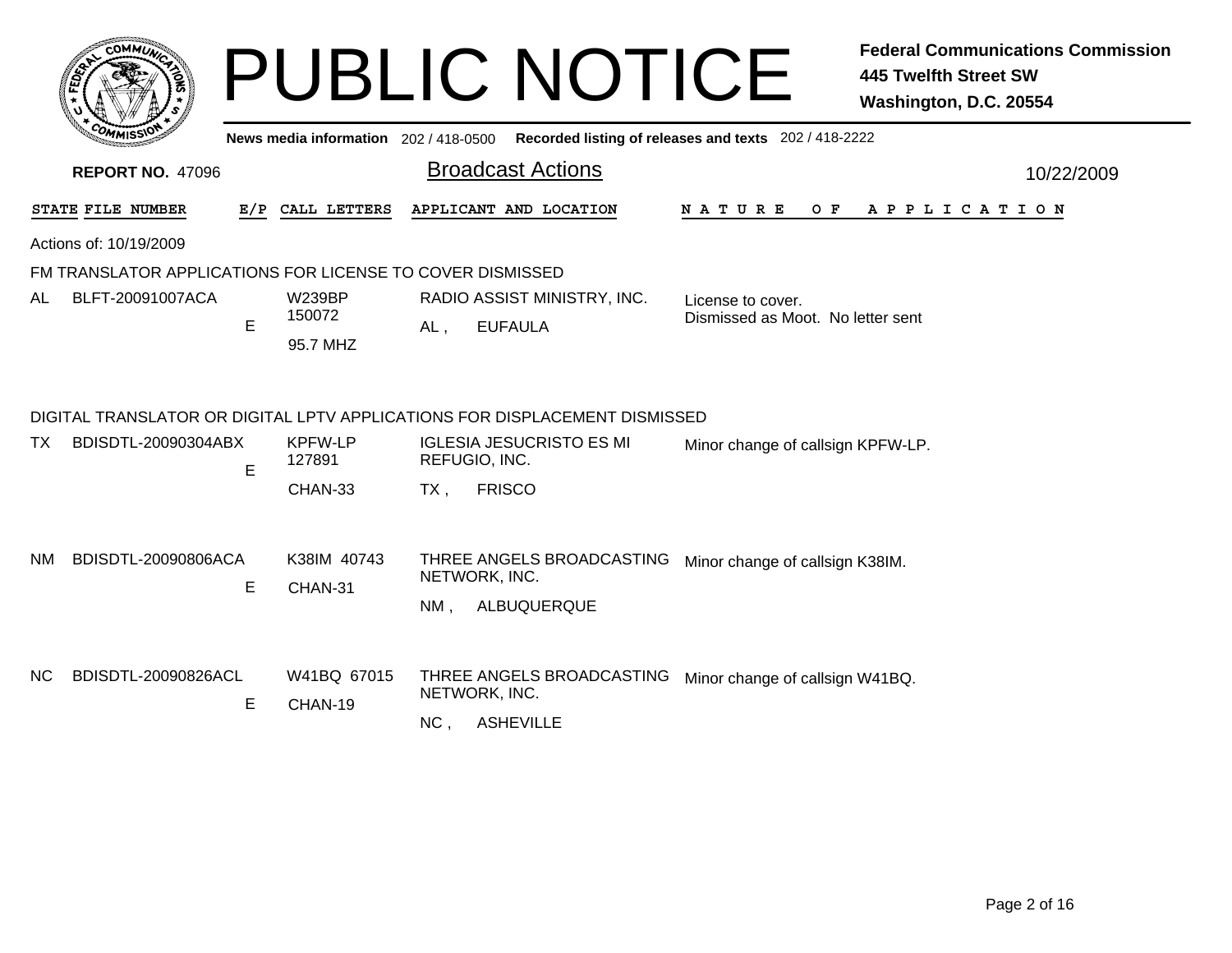|                                                                                                           |   |                                       |                          | <b>PUBLIC NOTICE</b>                                                                                                                  |                                                                                                                 | <b>Federal Communications Commission</b><br>445 Twelfth Street SW<br>Washington, D.C. 20554 |  |  |  |
|-----------------------------------------------------------------------------------------------------------|---|---------------------------------------|--------------------------|---------------------------------------------------------------------------------------------------------------------------------------|-----------------------------------------------------------------------------------------------------------------|---------------------------------------------------------------------------------------------|--|--|--|
|                                                                                                           |   | News media information $202/418-0500$ |                          |                                                                                                                                       | Recorded listing of releases and texts 202 / 418-2222                                                           |                                                                                             |  |  |  |
| <b>REPORT NO. 47096</b>                                                                                   |   |                                       | <b>Broadcast Actions</b> |                                                                                                                                       |                                                                                                                 | 10/22/2009                                                                                  |  |  |  |
| STATE FILE NUMBER                                                                                         |   | E/P CALL LETTERS                      |                          | APPLICANT AND LOCATION                                                                                                                | N A T U R E                                                                                                     | OF APPLICATION                                                                              |  |  |  |
| Actions of: 10/19/2009                                                                                    |   |                                       |                          |                                                                                                                                       |                                                                                                                 |                                                                                             |  |  |  |
| DIGITAL TRANSLATOR OR DIGITAL LPTV APPLICATIONS FOR MINOR MODIFICATION TO A CONSTRUCTION PERMIT DISMISSED |   |                                       |                          |                                                                                                                                       |                                                                                                                 |                                                                                             |  |  |  |
| BMPDVL-20090630ABV<br>NY.                                                                                 | E | W <sub>10</sub> CY-D<br>167317        | <b>GROUP, LLC</b>        | <b>VENTURE TECHNOLOGIES</b>                                                                                                           | Modification of construction permit file number<br>BMPDVL-20080221ACJ.                                          |                                                                                             |  |  |  |
|                                                                                                           |   | CHAN-10                               | NY.                      | PORT JERVIS                                                                                                                           |                                                                                                                 |                                                                                             |  |  |  |
| BPTTL-20090803AGI<br>KS                                                                                   | E | K32HB 125161<br>CHAN-32               | KS.                      | TV TRANSLATOR OR LPTV STATION APPLICATIONS FOR MINOR CHANGE TO A LICENSED FACILITY DISMISSED<br>EICB-TV EAST, LLC<br><b>MANHATTAN</b> |                                                                                                                 | Minor change in licensed facilities, callsign K32HB.                                        |  |  |  |
| DIGITAL CLASS A TV APPLICATIONS FOR DIGITAL FLASH CUT GRANTED                                             |   |                                       |                          |                                                                                                                                       |                                                                                                                 |                                                                                             |  |  |  |
| BDFCDTA-20090630AIE<br>FL                                                                                 | E | <b>WIMP-CD 4366</b><br>CHAN-25        |                          | SUNSHINE BROADCASTING<br>COMPANY, INC.                                                                                                | Minor change of callsign WIMP-CA.<br>Engineering Amendment filed 08/17/2009                                     |                                                                                             |  |  |  |
|                                                                                                           |   |                                       | FL,                      | <b>MIAMI</b>                                                                                                                          | BROADCASTING COMPANY, INC.                                                                                      | Petition for Reconsideration Filed 09/21/2009 by SUNSHINE                                   |  |  |  |
| BMPCDT-20080620AHM<br>OR                                                                                  | Е | KGW 34874<br>CHAN-8                   | OR.                      | DIGITAL TV APPLICATIONS FOR MINOR MODIFICATION TO A CONSTRUCTION PERMIT GRANTED<br>KING BROADCASTING COMPANY<br><b>PORTLAND</b>       | Modification of construction permit file number<br>BPCDT-20080303ALK.<br>Engineering Amendment filed 06/26/2009 |                                                                                             |  |  |  |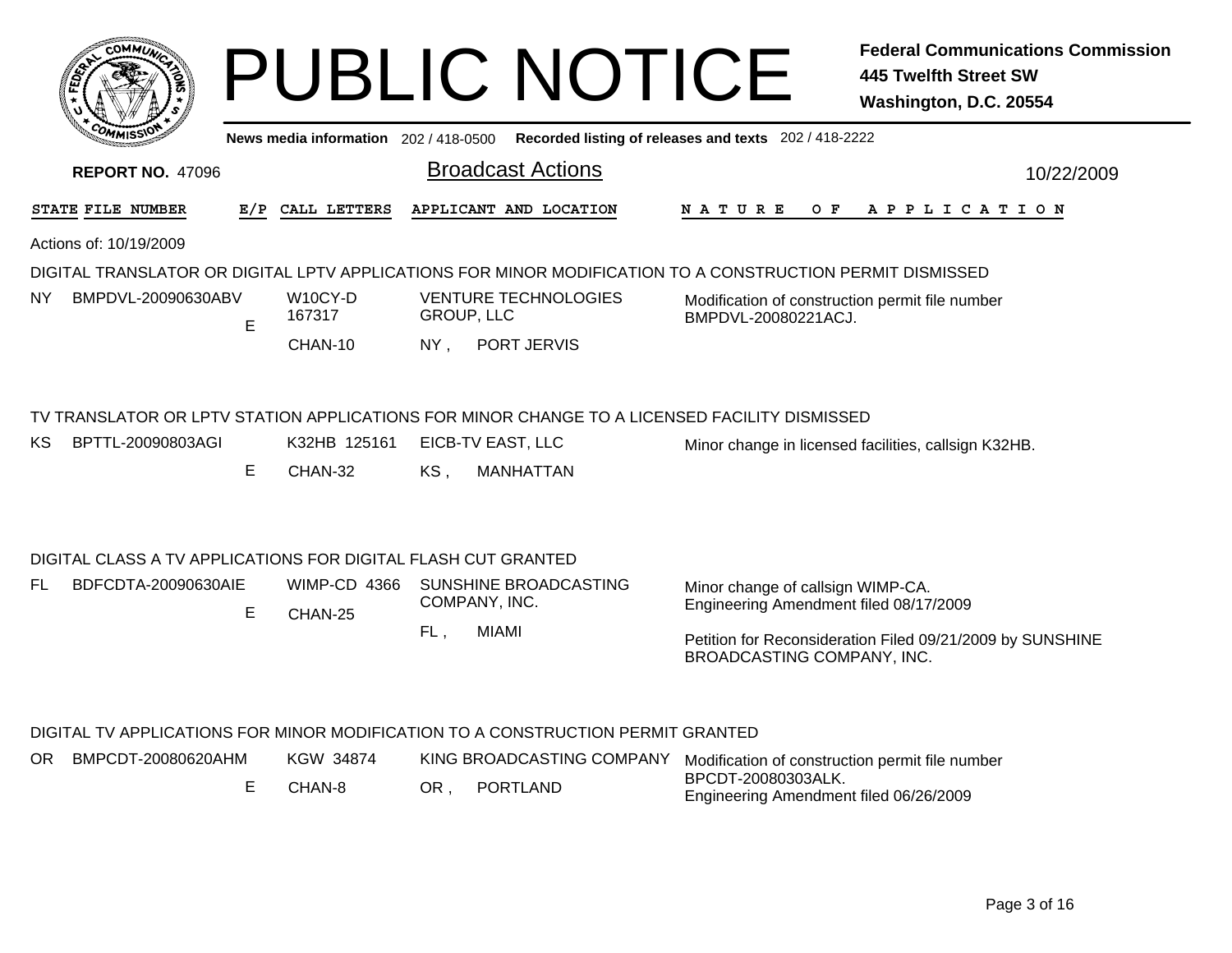|                         | <b>COMMI</b>                                                              |   |                                      |                       | <b>PUBLIC NOTICE</b>                                                                        |                                                                                        | <b>Federal Communications Commission</b><br><b>445 Twelfth Street SW</b><br>Washington, D.C. 20554 |
|-------------------------|---------------------------------------------------------------------------|---|--------------------------------------|-----------------------|---------------------------------------------------------------------------------------------|----------------------------------------------------------------------------------------|----------------------------------------------------------------------------------------------------|
|                         |                                                                           |   |                                      |                       | News media information 202 / 418-0500 Recorded listing of releases and texts 202 / 418-2222 |                                                                                        |                                                                                                    |
|                         | <b>REPORT NO. 47096</b>                                                   |   |                                      |                       | <b>Broadcast Actions</b>                                                                    |                                                                                        | 10/22/2009                                                                                         |
|                         | STATE FILE NUMBER                                                         |   | E/P CALL LETTERS                     |                       | APPLICANT AND LOCATION                                                                      | N A T U R E<br>O F                                                                     | APPLICATION                                                                                        |
|                         | Actions of: 10/19/2009                                                    |   |                                      |                       |                                                                                             |                                                                                        |                                                                                                    |
|                         |                                                                           |   |                                      |                       | DIGITAL TV APPLICATIONS FOR MINOR CHANGE TO A LICENSED FACILITY GRANTED                     |                                                                                        |                                                                                                    |
| VI<br>BPEDT-20091013AFO |                                                                           | E | WTJX-TV<br>70287                     |                       | <b>VIRGIN ISLANDS PUBLIC</b><br><b>TELEVISION SYSTEM</b>                                    | Minor change in licensed facilities, callsign WTJX-TV.                                 |                                                                                                    |
|                         |                                                                           |   | CHAN-44                              | VI,                   | <b>CHARLOTTE AMALIE</b>                                                                     |                                                                                        |                                                                                                    |
| WY.                     | LOW POWER FM APPLICATIONS FOR LICENSE TO COVER GRANTED<br>BLL-20091013ACW | E | <b>KCOV-LP</b><br>125905<br>95.7 MHZ |                       | FIRST PRESBYTERIAN CHURCH<br>WY, GILLETTE                                                   | License to cover.                                                                      |                                                                                                    |
|                         | FM STATION APPLICATIONS FOR ASSIGNMENT OF LICENSE GRANTED                 |   |                                      |                       |                                                                                             |                                                                                        |                                                                                                    |
| KS.                     | BALH-20090818ABX                                                          | E | <b>KMAJ-FM</b><br>42012<br>107.7 MHZ | <b>TRUSTEE</b><br>KS, | KANSAS CITY TRUST, LLC,<br>CARBONDALE                                                       | <b>Voluntary Assignment of License</b><br>To: CUMULUS LICENSING LLC<br><b>Form 314</b> | From: KANSAS CITY TRUST, LLC, TRUSTEE                                                              |
|                         | FM STATION APPLICATIONS FOR LICENSE TO COVER GRANTED                      |   |                                      |                       |                                                                                             |                                                                                        |                                                                                                    |
| MT                      | BLED-20091013AAJ                                                          | Е | <b>KLKM 89617</b><br>88.7 MHZ        | MT,                   | <b>EDUCATIONAL MEDIA</b><br><b>FOUNDATION</b><br>KALISPELL                                  | License to cover.                                                                      |                                                                                                    |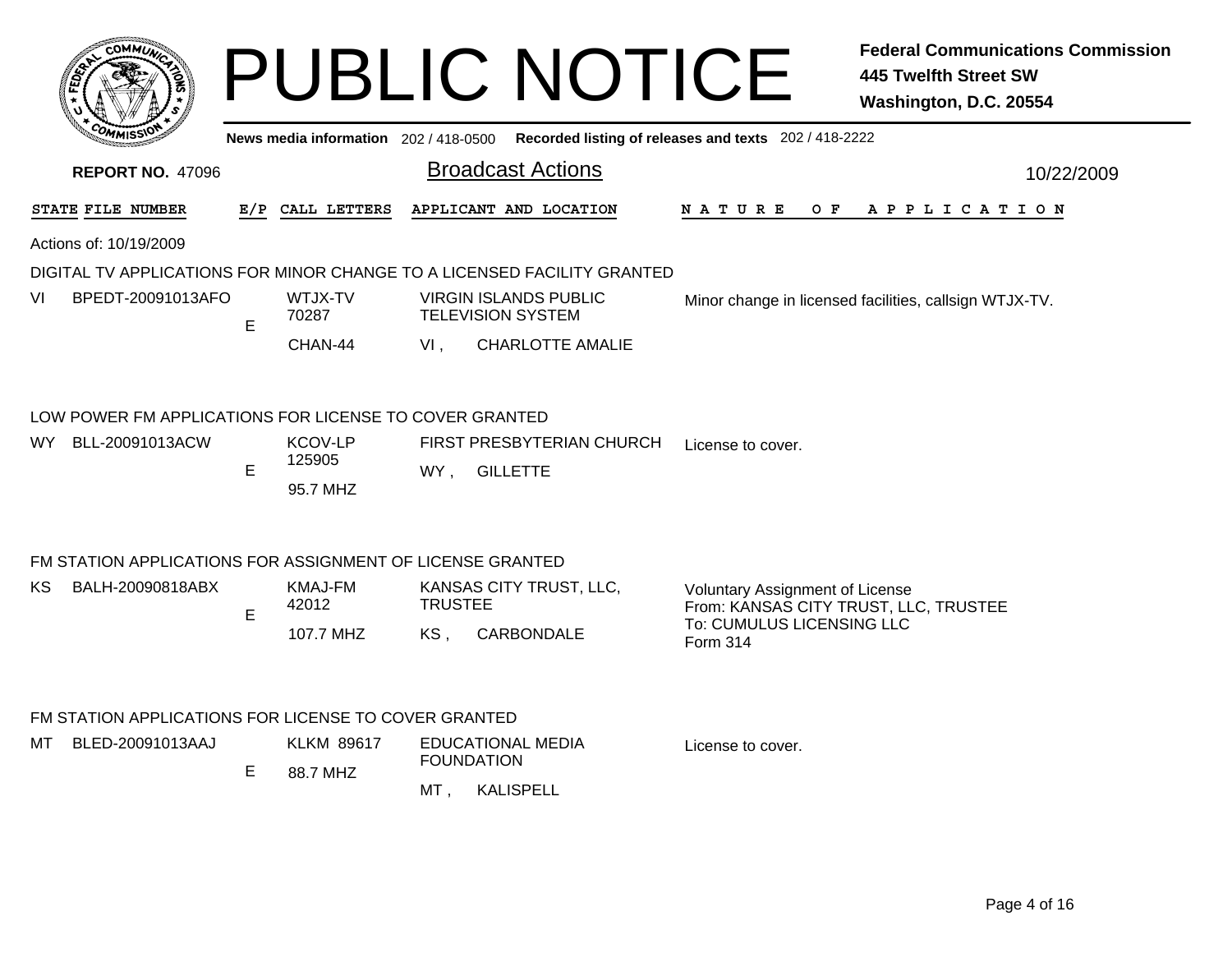| <b>COMMU</b>                                                |   |                                       | <b>PUBLIC NOTICE</b>                                                            |                                                       | <b>Federal Communications Commission</b><br><b>445 Twelfth Street SW</b><br>Washington, D.C. 20554 |
|-------------------------------------------------------------|---|---------------------------------------|---------------------------------------------------------------------------------|-------------------------------------------------------|----------------------------------------------------------------------------------------------------|
|                                                             |   | News media information 202 / 418-0500 |                                                                                 | Recorded listing of releases and texts 202 / 418-2222 |                                                                                                    |
| <b>REPORT NO. 47096</b>                                     |   |                                       | <b>Broadcast Actions</b>                                                        |                                                       | 10/22/2009                                                                                         |
| STATE FILE NUMBER                                           |   | E/P CALL LETTERS                      | APPLICANT AND LOCATION                                                          | O F<br>N A T U R E                                    | APPLICATION                                                                                        |
| Actions of: 10/19/2009                                      |   |                                       |                                                                                 |                                                       |                                                                                                    |
| FM STATION APPLICATIONS FOR MODIFICATION OF LICENSE GRANTED |   |                                       |                                                                                 |                                                       |                                                                                                    |
| BMLH-20091009AAI<br>NJ                                      | E | WQXR-FM<br>46978                      | <b>WNYC RADIO</b><br><b>NEWARK</b><br>NJ.                                       | License to modify.                                    |                                                                                                    |
|                                                             |   | 105.9 MHZ                             |                                                                                 |                                                       |                                                                                                    |
|                                                             |   |                                       | FM STATION APPLICATIONS FOR MINOR MODIFICATION TO A CONSTRUCTION PERMIT GRANTED |                                                       |                                                                                                    |
| BMPH-20091014ADQ<br>WA.                                     |   | <b>KHSS 34540</b>                     | <b>TWO HEARTS</b><br>COMMUNICATIONS, LLC                                        | Mod of CP to chg                                      |                                                                                                    |
|                                                             | Е | 100.7 MHZ                             | <b>WALLA WALLA</b><br>WA.                                                       |                                                       |                                                                                                    |
|                                                             |   |                                       | FM STATION APPLICATIONS FOR ORIGINAL CONSTRUCTION PERMIT GRANTED                |                                                       |                                                                                                    |

| NY I | BNPED-20071022AJN | NEW 174290 | FAMILY LIFE MINISTRIES, INC. | CP New Station.                                                                                                                      |  |
|------|-------------------|------------|------------------------------|--------------------------------------------------------------------------------------------------------------------------------------|--|
|      |                   | 88.9 MHZ   | NY.<br><b>UNADILLA</b>       | Petitions to deny must be on file no later than 30 days from the date of<br>this public notice accepting the application for filing. |  |

Engineering Amendment filed 10/16/2009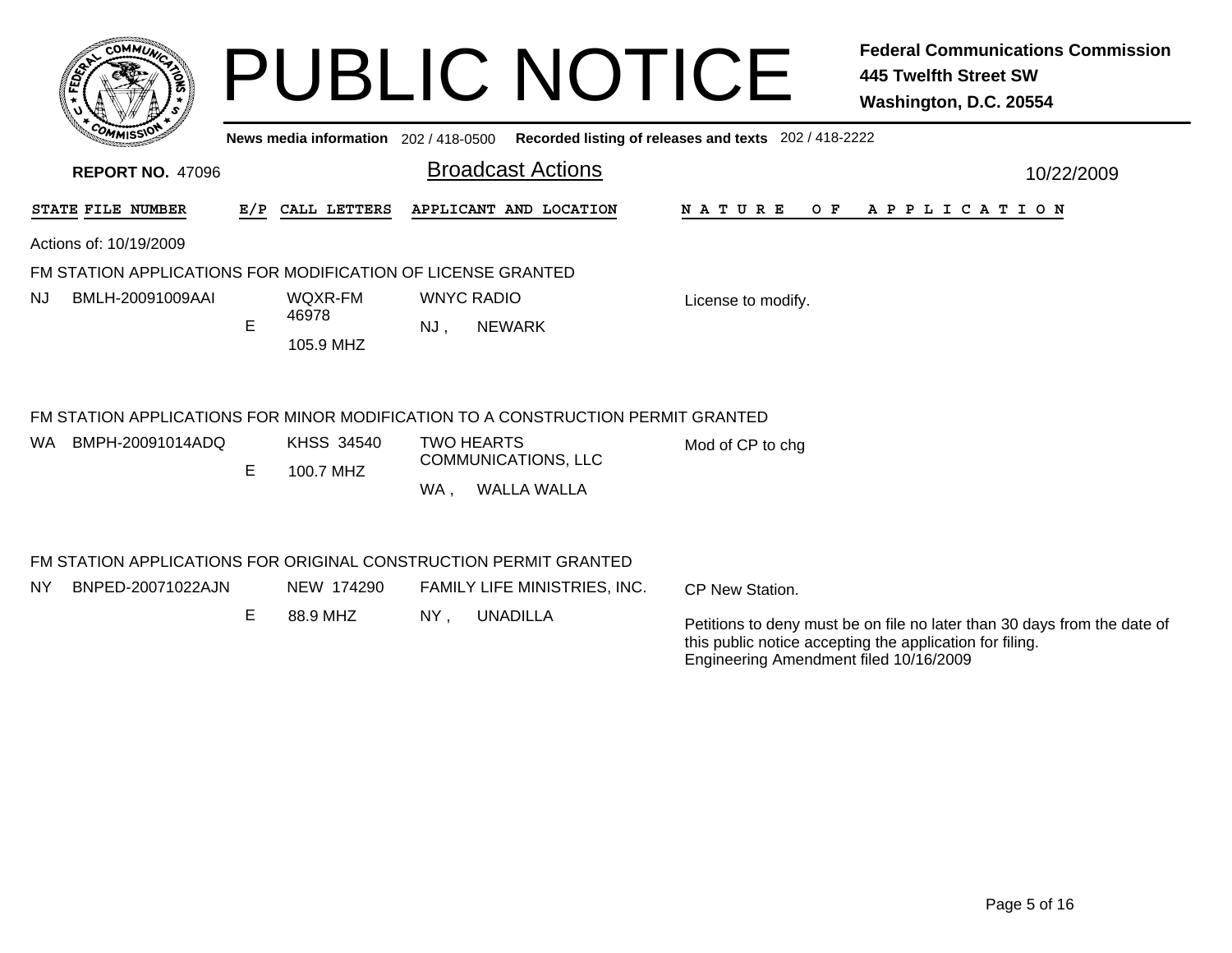| c.OMM1.                                                                            |     |                                     |        | <b>PUBLIC NOTICE</b>                     |                                                                                                                                  | <b>Federal Communications Commission</b><br><b>445 Twelfth Street SW</b><br>Washington, D.C. 20554 |  |  |  |
|------------------------------------------------------------------------------------|-----|-------------------------------------|--------|------------------------------------------|----------------------------------------------------------------------------------------------------------------------------------|----------------------------------------------------------------------------------------------------|--|--|--|
|                                                                                    |     | News media information 202/418-0500 |        |                                          | Recorded listing of releases and texts 202 / 418-2222                                                                            |                                                                                                    |  |  |  |
| <b>REPORT NO. 47096</b>                                                            |     |                                     |        | <b>Broadcast Actions</b>                 |                                                                                                                                  | 10/22/2009                                                                                         |  |  |  |
| STATE FILE NUMBER                                                                  | E/P | CALL LETTERS                        |        | APPLICANT AND LOCATION                   | N A T U R E<br>O F                                                                                                               | APPLICATION                                                                                        |  |  |  |
| Actions of: 10/19/2009                                                             |     |                                     |        |                                          |                                                                                                                                  |                                                                                                    |  |  |  |
| FM STATION APPLICATIONS FOR MINOR CHANGE TO A LICENSED FACILITY GRANTED            |     |                                     |        |                                          |                                                                                                                                  |                                                                                                    |  |  |  |
| BPH-20090416ACO<br>VA.                                                             |     | WWXX 16819                          |        | RED ZEBRA BROADCASTING<br>LICENSEE, LLC  | Minor change in licensed facilities.                                                                                             |                                                                                                    |  |  |  |
|                                                                                    | E   | 94.3 MHZ                            | VA,    | <b>BUCKLAND</b>                          | Engineering Amendment filed 06/03/2009                                                                                           |                                                                                                    |  |  |  |
|                                                                                    |     |                                     |        |                                          | Published in the Federal Register 06/26/2009<br>Engineering Amendment filed 09/10/2009<br>Engineering Amendment filed 10/14/2009 |                                                                                                    |  |  |  |
| BPED-20091013ABM<br>MI                                                             |     | <b>WCFG 91422</b>                   |        | <b>CORNERSTONE UNIVERSITY</b>            | Minor change in licensed facilities.                                                                                             |                                                                                                    |  |  |  |
|                                                                                    | E   | 90.9 MHZ                            | $MI$ , | <b>SPRINGFIELD</b>                       |                                                                                                                                  |                                                                                                    |  |  |  |
| FM TRANSLATOR APPLICATIONS FOR LICENSE TO COVER GRANTED<br>BLFT-20091005ACF<br>GA. |     | <b>W245AW</b>                       |        | EAGLE'S NEST, INC.                       |                                                                                                                                  |                                                                                                    |  |  |  |
|                                                                                    | E   | 138348<br>96.9 MHZ                  | GA,    | <b>LA GRANGE</b>                         | License to cover.                                                                                                                |                                                                                                    |  |  |  |
| BLFT-20091006AAA<br>TX.                                                            | E   | <b>K232DG</b><br>156967<br>94.3 MHZ | $TX$ , | E-STRING WIRELESS, LTD<br><b>QUITMAN</b> | License to cover.                                                                                                                |                                                                                                    |  |  |  |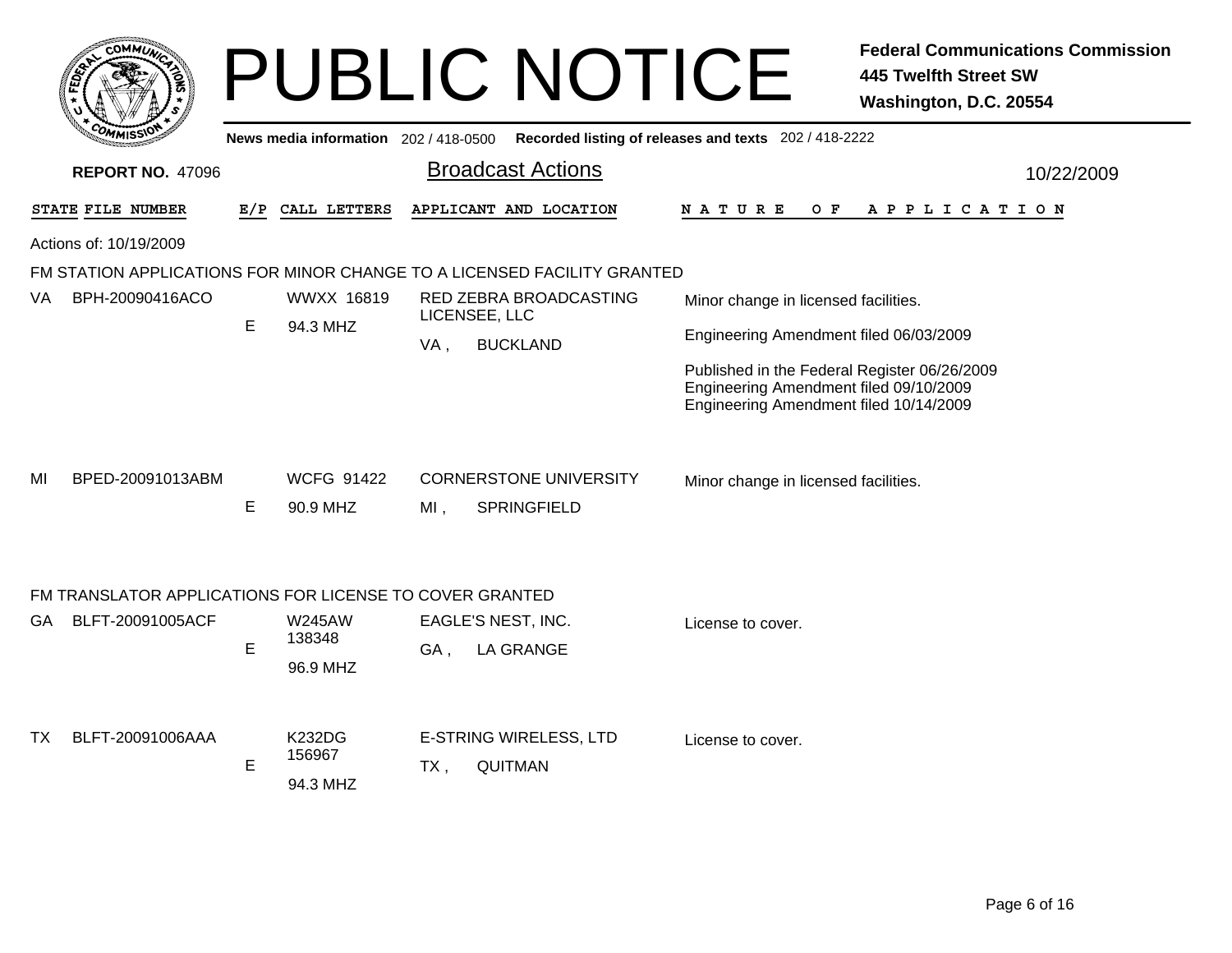|           | COMMUN                                                  |     |                                      |                          | <b>PUBLIC NOTICE</b>                                       |                                                       | <b>Federal Communications Commission</b><br><b>445 Twelfth Street SW</b><br>Washington, D.C. 20554 |  |
|-----------|---------------------------------------------------------|-----|--------------------------------------|--------------------------|------------------------------------------------------------|-------------------------------------------------------|----------------------------------------------------------------------------------------------------|--|
|           |                                                         |     | News media information 202/418-0500  |                          |                                                            | Recorded listing of releases and texts 202 / 418-2222 |                                                                                                    |  |
|           | <b>REPORT NO. 47096</b>                                 |     |                                      | <b>Broadcast Actions</b> |                                                            |                                                       | 10/22/2009                                                                                         |  |
|           | STATE FILE NUMBER                                       | E/P | CALL LETTERS                         |                          | APPLICANT AND LOCATION                                     | N A T U R E<br>O F                                    | APPLICATION                                                                                        |  |
|           | Actions of: 10/19/2009                                  |     |                                      |                          |                                                            |                                                       |                                                                                                    |  |
|           | FM TRANSLATOR APPLICATIONS FOR LICENSE TO COVER GRANTED |     |                                      |                          |                                                            |                                                       |                                                                                                    |  |
| NY.       | BLFT-20091006ABT                                        | E   | <b>W300BV</b><br>157572              | GROUP, LLC               | RADIGAN BROADCASTING                                       | License to cover.                                     |                                                                                                    |  |
|           |                                                         |     | 107.9 MHZ                            | NY,                      | OWEGO                                                      |                                                       |                                                                                                    |  |
| MI        | BLFT-20091007AAD                                        | E   | <b>W224BY</b><br>144207              | <b>FELLOWSHIP</b>        | <b>HORIZON CHRISTIAN</b>                                   | License to cover.                                     |                                                                                                    |  |
|           |                                                         |     | 92.7 MHZ                             | MI.                      | <b>BRONSON</b>                                             |                                                       |                                                                                                    |  |
| <b>SC</b> | BLFT-20091007AAY                                        | E   | <b>W276CD</b><br>141978<br>103.1 MHZ | SC,                      | MILLER COMMUNICATIONS, INC.<br><b>SUMTER</b>               | License to cover.                                     |                                                                                                    |  |
| ΜN        | BLFT-20091007ABD                                        | Е   | K206EF 148965<br>89.1 MHZ            | MN,                      | MINNESOTA PUBLIC RADIO<br><b>MONTEVIDEO</b>                | License to cover.                                     |                                                                                                    |  |
| MA.       | BLFT-20091007ABK                                        | E   | <b>W291CH</b><br>141373<br>106.1 MHZ | MA .                     | UNIVERSITY OF<br><b>MASSACHUSETTS</b><br><b>PITTSFIELD</b> | License to cover.                                     |                                                                                                    |  |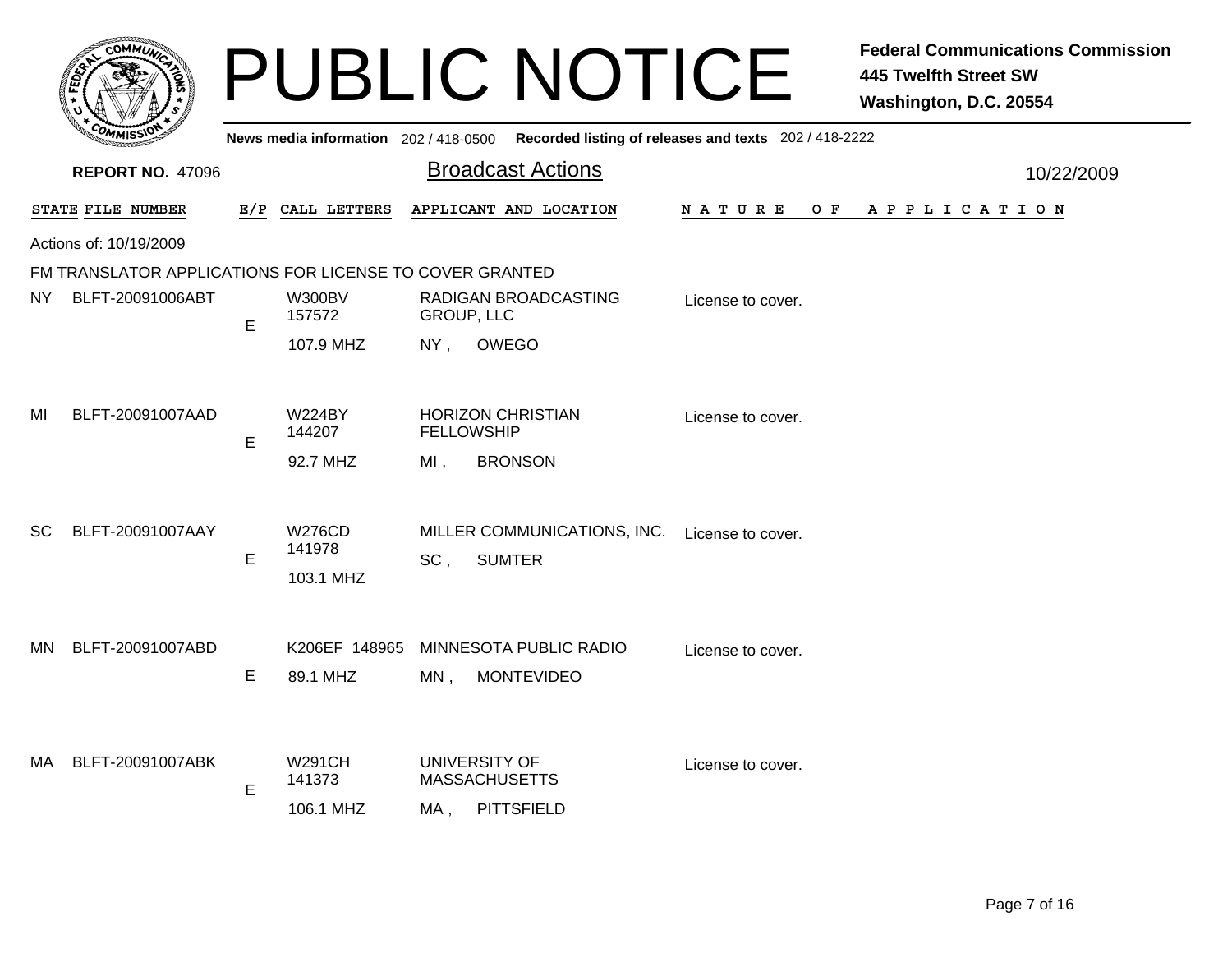|     |                                                         |   |                                      | <b>PUBLIC NOTICE</b>                                                                        |                    | <b>Federal Communications Commission</b><br><b>445 Twelfth Street SW</b><br>Washington, D.C. 20554 |
|-----|---------------------------------------------------------|---|--------------------------------------|---------------------------------------------------------------------------------------------|--------------------|----------------------------------------------------------------------------------------------------|
|     |                                                         |   |                                      | News media information 202 / 418-0500 Recorded listing of releases and texts 202 / 418-2222 |                    |                                                                                                    |
|     | <b>REPORT NO. 47096</b>                                 |   |                                      | <b>Broadcast Actions</b>                                                                    | 10/22/2009         |                                                                                                    |
|     | STATE FILE NUMBER                                       |   | E/P CALL LETTERS                     | APPLICANT AND LOCATION                                                                      | N A T U R E<br>O F | A P P L I C A T I O N                                                                              |
|     | Actions of: 10/19/2009                                  |   |                                      |                                                                                             |                    |                                                                                                    |
|     | FM TRANSLATOR APPLICATIONS FOR LICENSE TO COVER GRANTED |   |                                      |                                                                                             |                    |                                                                                                    |
| AL  | BLFT-20091007ACD                                        | E | <b>W286BU</b><br>150999<br>105.1 MHZ | RADIO ASSIST MINISTRY, INC.<br><b>ENTERPRISE</b><br>$AL$ ,                                  | License to cover.  |                                                                                                    |
| MI  | BLFT-20091007ACQ                                        | E | <b>W261BP</b><br>153170<br>100.1 MHZ | <b>HORIZON CHRISTIAN</b><br><b>FELLOWSHIP</b><br><b>HILLSDALE</b><br>$MI$ ,                 | License to cover.  |                                                                                                    |
| FL. | BLFT-20091007ACZ                                        | E | <b>W299BJ</b><br>156550<br>107.7 MHZ | <b>CALL COMMUNICATIONS</b><br>GROUP, INC.<br><b>NAPLES</b><br>FL,                           | License to cover.  |                                                                                                    |
| WI  | BLFT-20091007ADP                                        | E | <b>W273AT</b><br>149984<br>102.5 MHZ | WRVM, INC.<br>PORT WASHINGTON<br>WI,                                                        | License to cover.  |                                                                                                    |
| PA  | BLFT-20091007ADS                                        | E | <b>W234BM</b><br>157515<br>94.7 MHZ  | KEVIN M. FITZGERALD<br>PA,<br><b>WEATHERLY</b>                                              | License to cover.  |                                                                                                    |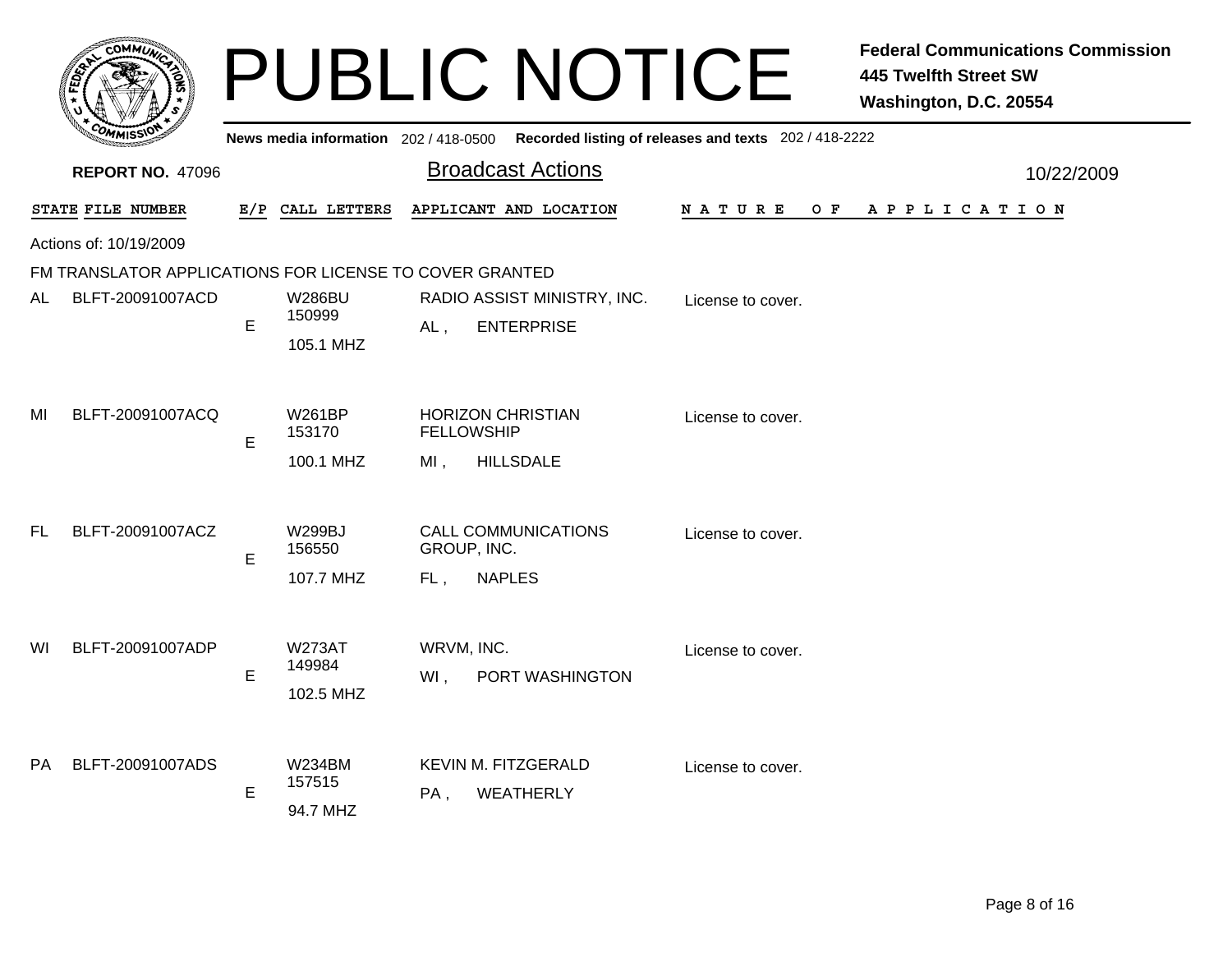|    |                                                         |   |                                      |             | <b>PUBLIC NOTICE</b>                                                               |                                                       | <b>Federal Communications Commission</b><br><b>445 Twelfth Street SW</b><br>Washington, D.C. 20554 |
|----|---------------------------------------------------------|---|--------------------------------------|-------------|------------------------------------------------------------------------------------|-------------------------------------------------------|----------------------------------------------------------------------------------------------------|
|    |                                                         |   | News media information 202/418-0500  |             |                                                                                    | Recorded listing of releases and texts 202 / 418-2222 |                                                                                                    |
|    | <b>REPORT NO. 47096</b>                                 |   |                                      |             | <b>Broadcast Actions</b>                                                           |                                                       | 10/22/2009                                                                                         |
|    | STATE FILE NUMBER                                       |   | E/P CALL LETTERS                     |             | APPLICANT AND LOCATION                                                             | N A T U R E<br>O F                                    | A P P L I C A T I O N                                                                              |
|    | Actions of: 10/19/2009                                  |   |                                      |             |                                                                                    |                                                       |                                                                                                    |
|    | FM TRANSLATOR APPLICATIONS FOR LICENSE TO COVER GRANTED |   |                                      |             |                                                                                    |                                                       |                                                                                                    |
| AL | BLFT-20091015ADP                                        | E | <b>W239BP</b><br>150072<br>95.7 MHZ  | $AL$ ,      | RADIO ASSIST MINISTRY, INC.<br><b>EUFAULA</b>                                      | License to cover.                                     |                                                                                                    |
| SC | BLFT-20091015AEB                                        | E | <b>W237DO</b><br>147999<br>95.3 MHZ  | INC.<br>SC, | EDGEWATER BROADCASTING,<br><b>MARION</b>                                           | License to cover.                                     |                                                                                                    |
|    |                                                         |   |                                      |             | FM TRANSLATOR APPLICATIONS FOR MINOR MODIFICATION TO A CONSTRUCTION PERMIT GRANTED |                                                       |                                                                                                    |
| TN | BMPFT-20091013ACZ                                       | E | <b>W255BF</b><br>154940<br>98.9 MHZ  | $TN$ ,      | WHDM BROADCASTING, INC.<br><b>MCKENZIE</b>                                         | Mod of CP<br>Engineering Amendment filed 10/19/2009   |                                                                                                    |
| ΙA | BMPFT-20091016AAD                                       | E | <b>K275BM</b><br>148975<br>102.9 MHZ | IA,         | <b>HORIZON CHRISTIAN</b><br><b>FELLOWSHIP</b><br><b>HARLAN</b>                     | Mod of CP                                             |                                                                                                    |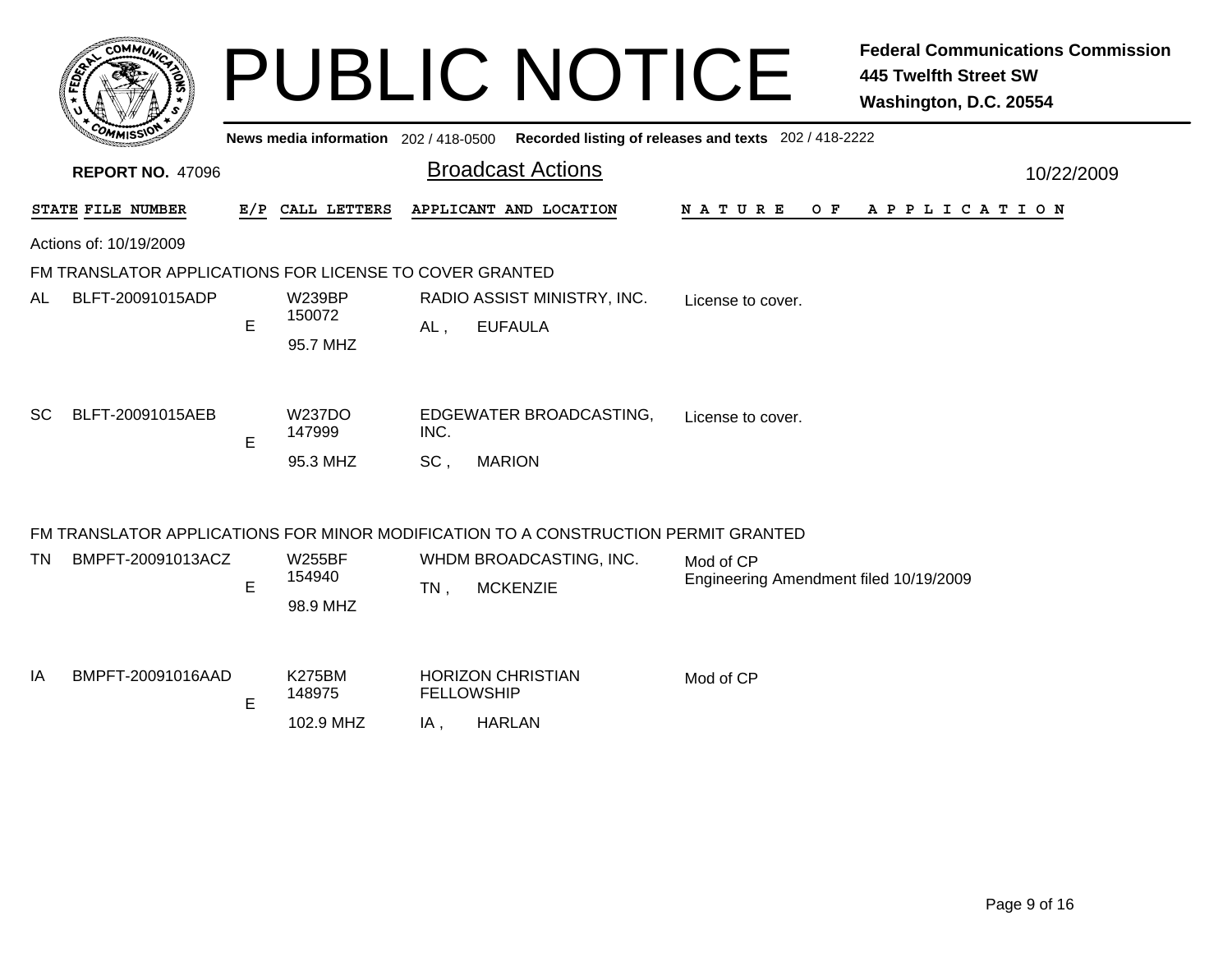|                         |                                                                            |     |                                                  | <b>PUBLIC NOTICE</b>                        |                   |                                                       | <b>Federal Communications Commission</b><br><b>445 Twelfth Street SW</b><br>Washington, D.C. 20554 |
|-------------------------|----------------------------------------------------------------------------|-----|--------------------------------------------------|---------------------------------------------|-------------------|-------------------------------------------------------|----------------------------------------------------------------------------------------------------|
|                         |                                                                            |     | News media information 202/418-0500              |                                             |                   | Recorded listing of releases and texts 202 / 418-2222 |                                                                                                    |
| <b>REPORT NO. 47096</b> |                                                                            |     |                                                  | <b>Broadcast Actions</b>                    |                   |                                                       | 10/22/2009                                                                                         |
| STATE FILE NUMBER       |                                                                            | E/P | APPLICANT AND LOCATION<br>CALL LETTERS<br>NATURE |                                             | O F               | A P P L I C A T I O N                                 |                                                                                                    |
|                         | Actions of: 10/19/2009                                                     |     |                                                  |                                             |                   |                                                       |                                                                                                    |
|                         | FM TRANSLATOR APPLICATIONS FOR MINOR CHANGE TO A LICENSED FACILITY GRANTED |     |                                                  |                                             |                   |                                                       |                                                                                                    |
| GA                      | BPFT-20091006ADN                                                           |     | <b>W295AY</b>                                    | RADIO ASSIST MINISTRY, INC                  |                   | Minor change in licensed facilities, callsign W295AY. |                                                                                                    |
|                         |                                                                            | E   | 141665                                           | <b>CRYSTAL VALLEY</b><br>GA,                |                   |                                                       |                                                                                                    |
|                         |                                                                            |     | 106.9 MHZ                                        |                                             |                   |                                                       |                                                                                                    |
| ΚY                      | BPFT-20091007ABZ                                                           |     | W266BR                                           | RADIO ASSIST MINISTRY, INC.                 |                   |                                                       | Minor change in licensed facilities, callsign W290AV.                                              |
|                         |                                                                            | E   | 153981                                           | KY,                                         | LEXINGTON-FAYETTE | Engineering Amendment filed 10/15/2009                |                                                                                                    |
|                         |                                                                            |     | 101.1 MHZ                                        |                                             |                   |                                                       |                                                                                                    |
| OH.                     | BPFT-20091013AGT                                                           |     | W211CC 65506                                     | THE CEDARVILLE UNIVERSITY                   |                   |                                                       | Minor change in licensed facilities, callsign W202CC.                                              |
|                         |                                                                            | E   | 90.1 MHZ                                         | OH,<br><b>COLUMBUS</b>                      |                   |                                                       |                                                                                                    |
| WY.                     | BPFT-20091013AGX                                                           |     | <b>K275BN</b><br>150599                          | TED W. AUSTIN, JR.                          |                   |                                                       | Minor change in licensed facilities, callsign K287AP.                                              |
|                         | BPFT-20091013AGY                                                           | E   | 102.9 MHZ<br><b>K273BU</b>                       | WY,<br><b>JACKSON</b><br>TED W. AUSTIN, JR. |                   |                                                       | Minor change in licensed facilities, callsign K274BQ.                                              |
| WY.                     |                                                                            | E   | 145904<br>102.5 MHZ                              | <b>HOBACK JUNCTION</b><br>WY ,              |                   |                                                       |                                                                                                    |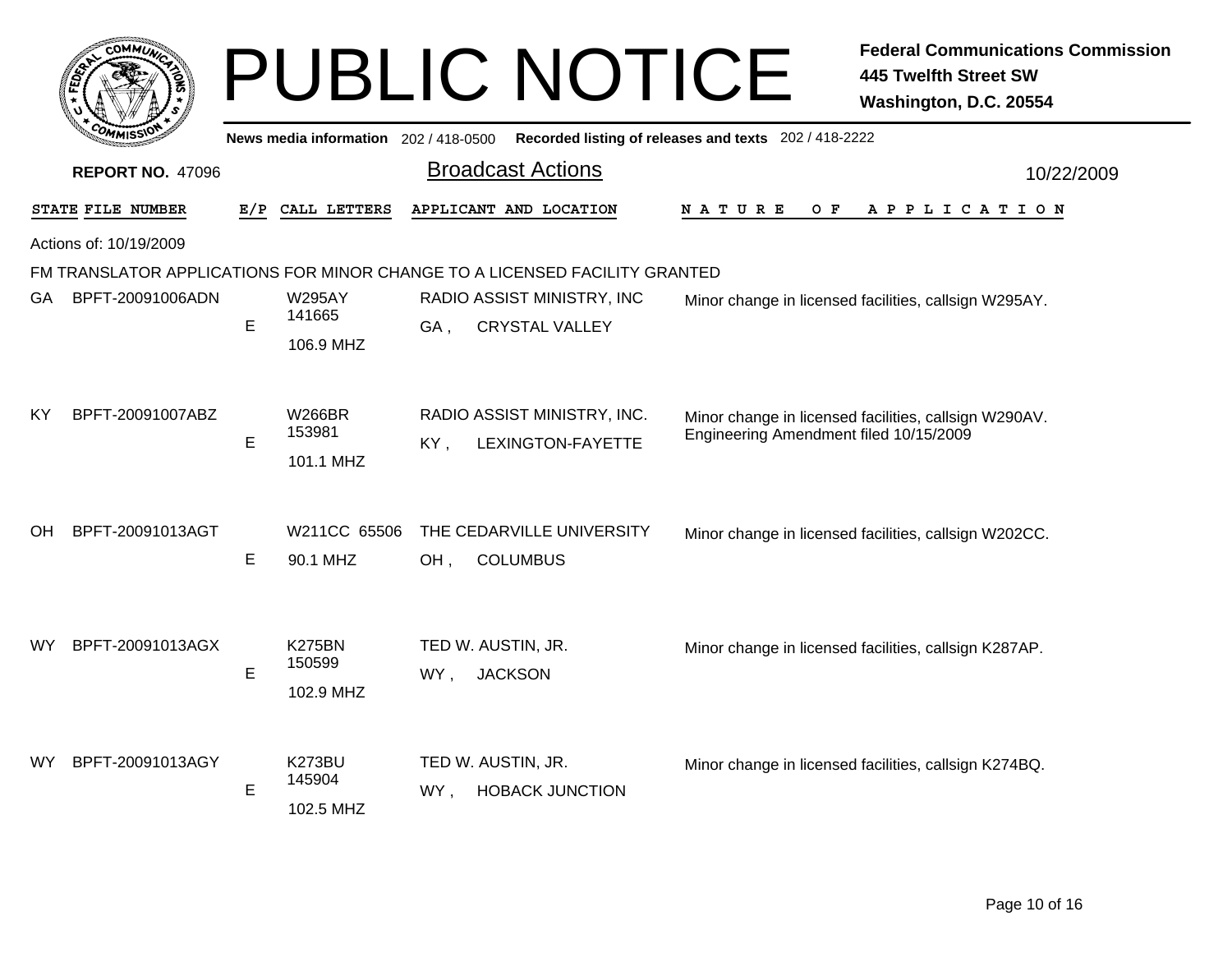|                         |                        |     |                                       |                  | <b>PUBLIC NOTICE</b>                                                       |                                                       | <b>Federal Communications Commission</b><br><b>445 Twelfth Street SW</b><br>Washington, D.C. 20554 |  |
|-------------------------|------------------------|-----|---------------------------------------|------------------|----------------------------------------------------------------------------|-------------------------------------------------------|----------------------------------------------------------------------------------------------------|--|
|                         |                        |     | News media information 202 / 418-0500 |                  |                                                                            | Recorded listing of releases and texts 202 / 418-2222 |                                                                                                    |  |
| <b>REPORT NO. 47096</b> |                        |     |                                       |                  | <b>Broadcast Actions</b>                                                   | 10/22/2009                                            |                                                                                                    |  |
|                         | STATE FILE NUMBER      | E/P | CALL LETTERS                          |                  | APPLICANT AND LOCATION                                                     | N A T U R E<br>O F                                    | A P P L I C A T I O N                                                                              |  |
|                         | Actions of: 10/19/2009 |     |                                       |                  |                                                                            |                                                       |                                                                                                    |  |
|                         |                        |     |                                       |                  | FM TRANSLATOR APPLICATIONS FOR MINOR CHANGE TO A LICENSED FACILITY GRANTED |                                                       |                                                                                                    |  |
| PA                      | BPFT-20091013AHH       |     | <b>W274AO</b><br>143052               |                  | THE SCRANTON TIMES, L.P.                                                   | Minor change in licensed facilities, callsign W274AO. |                                                                                                    |  |
|                         |                        | E   | 102.7 MHZ                             | PA,              | <b>CLARKS SUMMIT</b>                                                       |                                                       |                                                                                                    |  |
| SC                      | BPFT-20091014AEX       | E   | <b>W285DV</b><br>153420               | INC.             | EDGEWATER BROADCASTING,                                                    |                                                       | Minor change in licensed facilities, callsign W285DV.                                              |  |
|                         |                        |     | 104.9 MHZ                             | SC,              | MOUNT PLEASANT                                                             |                                                       |                                                                                                    |  |
| AL                      | BPFT-20091015AEA       | E   | <b>W292DU</b><br>157477<br>106.3 MHZ  | TTI, INC.<br>AL, | <b>EUTAW</b>                                                               |                                                       | Minor change in licensed facilities, callsign W292DU.                                              |  |
| CA                      | BPFT-20091016AAC       | E   | K216FM 92354<br>91.1 MHZ              | CA,              | LIFE ON THE WAY<br>COMMUNICATIONS, INC.<br><b>PACOIMA</b>                  |                                                       | Minor change in licensed facilities, callsign K216FM.                                              |  |
| IL                      | BPFT-20091016ABM       | E   | <b>W256BN</b><br>152539<br>99.1 MHZ   | IL,              | RADIO ASSIST MINISTRY, INC.<br><b>MONTICELLO</b>                           |                                                       | Minor change in licensed facilities, callsign W250AT.                                              |  |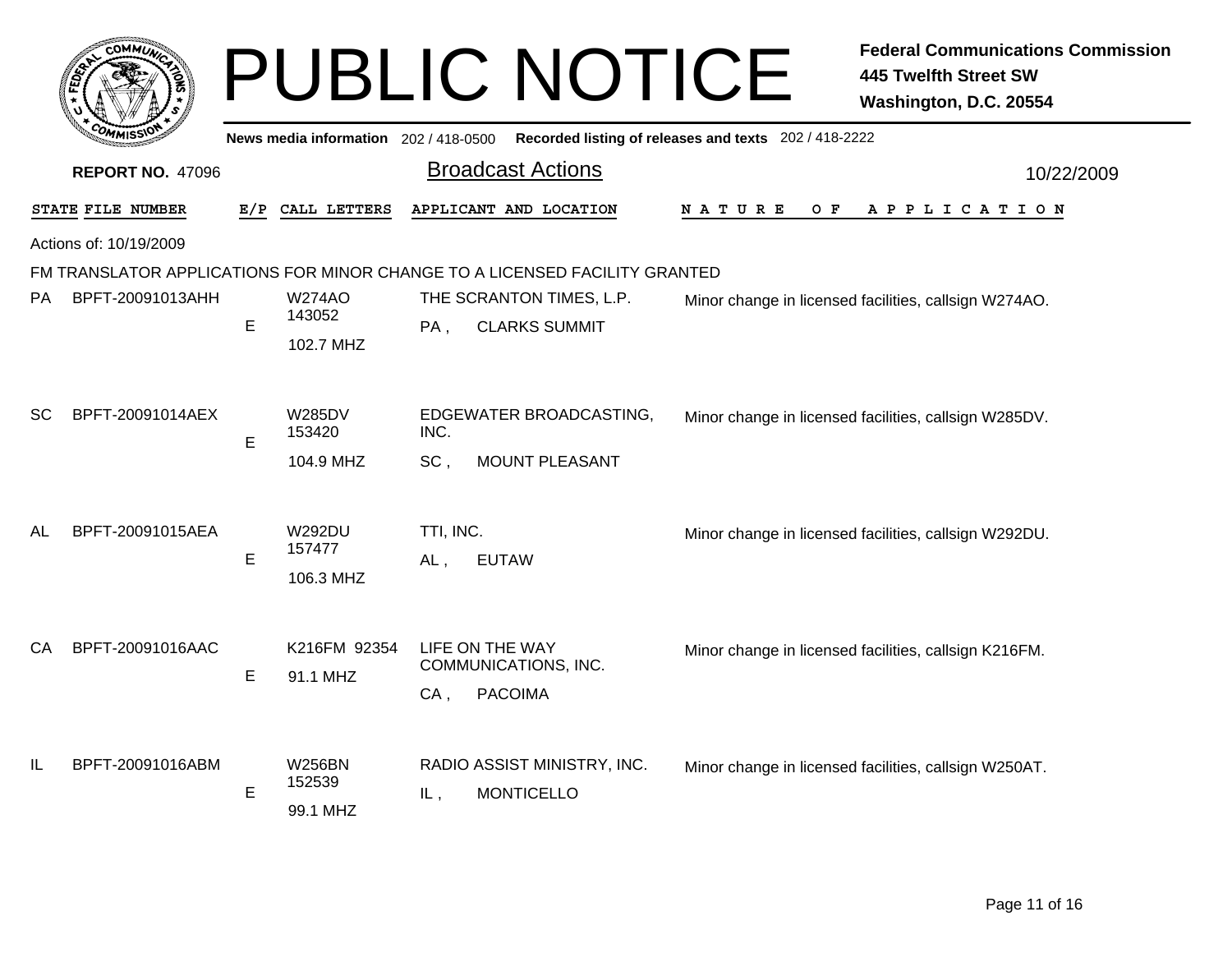|                         | <b>COMMUT</b>          |     |                                      |             | <b>PUBLIC NOTICE</b>                                                                          |                                                       | <b>Federal Communications Commission</b><br><b>445 Twelfth Street SW</b><br>Washington, D.C. 20554 |  |
|-------------------------|------------------------|-----|--------------------------------------|-------------|-----------------------------------------------------------------------------------------------|-------------------------------------------------------|----------------------------------------------------------------------------------------------------|--|
|                         |                        |     | News media information 202/418-0500  |             |                                                                                               | Recorded listing of releases and texts 202 / 418-2222 |                                                                                                    |  |
| <b>REPORT NO. 47096</b> |                        |     |                                      |             | <b>Broadcast Actions</b>                                                                      | 10/22/2009                                            |                                                                                                    |  |
|                         | STATE FILE NUMBER      | E/P | CALL LETTERS                         |             | APPLICANT AND LOCATION                                                                        | N A T U R E<br>O F                                    | A P P L I C A T I O N                                                                              |  |
|                         | Actions of: 10/19/2009 |     |                                      |             |                                                                                               |                                                       |                                                                                                    |  |
|                         |                        |     |                                      |             | FM TRANSLATOR APPLICATIONS FOR MINOR CHANGE TO A LICENSED FACILITY GRANTED                    |                                                       |                                                                                                    |  |
| WY.                     | BPFT-20091016ABS       | E   | <b>K201HS</b><br>155135              | FALLS, INC. | CALVARY CHAPEL OF TWIN                                                                        |                                                       | Minor change in licensed facilities, callsign K201HS.                                              |  |
|                         |                        |     | 88.1 MHZ                             | WY,         | <b>WORLAND</b>                                                                                |                                                       |                                                                                                    |  |
| AL                      | BPFT-20091016ACF       | E   | <b>W239BP</b><br>150072<br>95.7 MHZ  | AL,         | RADIO ASSIST MINISTRY, INC.<br><b>EUFAULA</b>                                                 |                                                       | Minor change in licensed facilities, callsign W239BP.                                              |  |
| MI                      | BPFT-20091016ACR       |     | W266BS 89020                         |             | LARRY LANGFORD, JR.                                                                           |                                                       | Minor change in licensed facilities, callsign W209BC.                                              |  |
|                         |                        | E   | 101.1 MHZ                            | $MI$ ,      | <b>WAKELEE</b>                                                                                |                                                       |                                                                                                    |  |
| SC.                     | BPFT-20091016AEH       | E   | <b>W237DO</b><br>147999<br>95.3 MHZ  | INC.<br>SC, | EDGEWATER BROADCASTING,<br><b>MARION</b>                                                      |                                                       | Minor change in licensed facilities, callsign W237DO.                                              |  |
| РA.                     | BPFT-20091016AEM       | E   | <b>W286AL</b><br>156102<br>105.1 MHZ | INC.<br>PA, | BROADCAST COMMUNICATIONS, Minor change in licensed facilities, callsign W286AL.<br>WAYNESBURG |                                                       |                                                                                                    |  |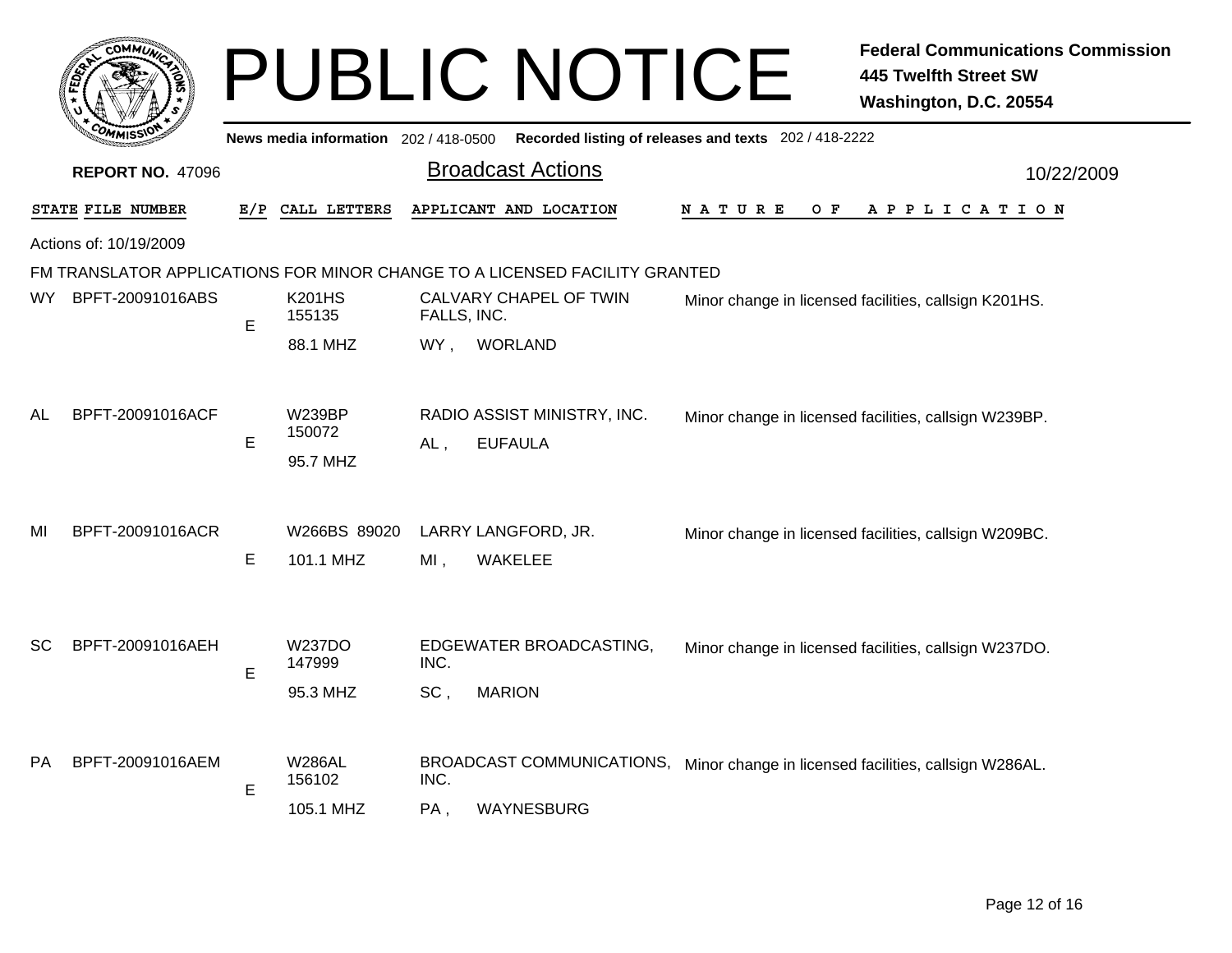|     | COMMIN                  |   |                                      | <b>PUBLIC NOTICE</b>                                                       |                                                       | <b>Federal Communications Commission</b><br><b>445 Twelfth Street SW</b><br>Washington, D.C. 20554 |
|-----|-------------------------|---|--------------------------------------|----------------------------------------------------------------------------|-------------------------------------------------------|----------------------------------------------------------------------------------------------------|
|     |                         |   | News media information 202/418-0500  |                                                                            | Recorded listing of releases and texts 202 / 418-2222 |                                                                                                    |
|     | <b>REPORT NO. 47096</b> |   |                                      | <b>Broadcast Actions</b>                                                   |                                                       | 10/22/2009                                                                                         |
|     | STATE FILE NUMBER       |   | E/P CALL LETTERS                     | APPLICANT AND LOCATION                                                     | N A T U R E<br>O F                                    | A P P L I C A T I O N                                                                              |
|     | Actions of: 10/19/2009  |   |                                      |                                                                            |                                                       |                                                                                                    |
|     |                         |   |                                      | FM TRANSLATOR APPLICATIONS FOR MINOR CHANGE TO A LICENSED FACILITY GRANTED |                                                       |                                                                                                    |
| AL  | BPFT-20091016AEP        | E | <b>W270BW</b><br>148321<br>101.9 MHZ | RADIO ASSIST MINISTRY, INC.<br><b>HALEYVILLE</b><br>AL,                    |                                                       | Minor change in licensed facilities, callsign W270BW.                                              |
| GA. | BPFT-20091016AEQ        | E | W209CG<br>150669<br>89.7 MHZ         | RADIO ASSIST MINISTRY, INC.<br><b>TALLAPOOSA</b><br>GA,                    |                                                       | Minor change in licensed facilities, callsign W209CG.                                              |
| GA. | BPFT-20091016AET        | E | W205CI 148550<br>88.9 MHZ            | EDGEWATER BROADCASTING,<br>INC.<br><b>TALLAPOOSA</b><br>GA,                |                                                       | Minor change in licensed facilities, callsign W205CI.                                              |

## DIGITAL TRANSLATOR OR DIGITAL LPTV APPLICATIONS FOR LICENSE TO COVER GRANTED

| MO BLDTV-20091014ABS |       | K <sub>10</sub> KM-D | WSIL-TV, INC. |                       | License to cover construction permit no: BDFCDTT-20060324AAM, |
|----------------------|-------|----------------------|---------------|-----------------------|---------------------------------------------------------------|
|                      | 74000 |                      | <b>MO</b>     | <b>CAPE GIRARDEAU</b> | callsign K10KM.                                               |
|                      |       | CHAN-10              |               |                       |                                                               |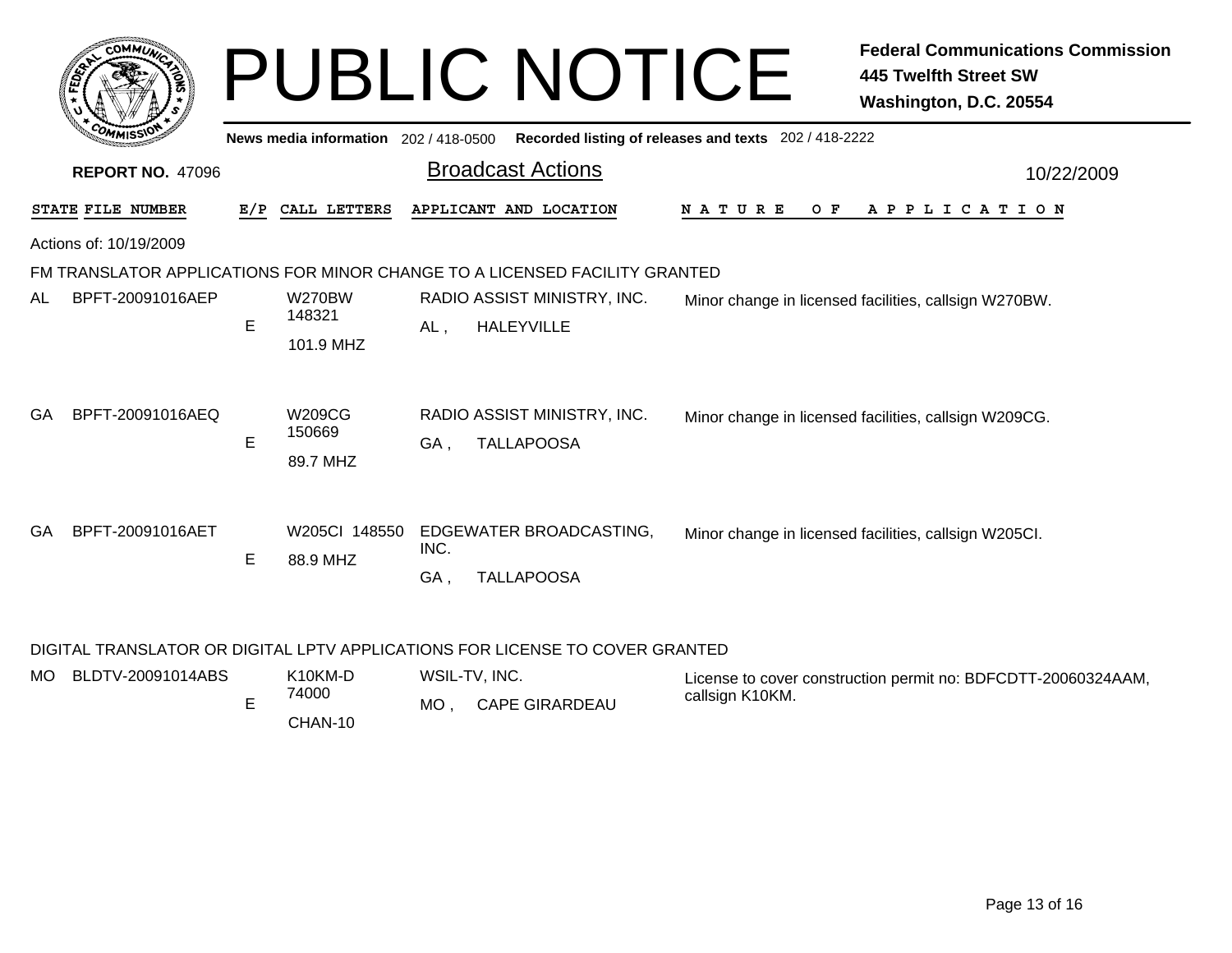|           | <b>COMMUL</b>           |     |                                       | <b>PUBLIC NOTICE</b>                                                         | <b>Federal Communications Commission</b><br><b>445 Twelfth Street SW</b><br>Washington, D.C. 20554 |
|-----------|-------------------------|-----|---------------------------------------|------------------------------------------------------------------------------|----------------------------------------------------------------------------------------------------|
|           |                         |     | News media information 202 / 418-0500 |                                                                              | Recorded listing of releases and texts 202 / 418-2222                                              |
|           | <b>REPORT NO. 47096</b> |     |                                       | <b>Broadcast Actions</b>                                                     | 10/22/2009                                                                                         |
|           | STATE FILE NUMBER       | E/P | CALL LETTERS                          | APPLICANT AND LOCATION                                                       | NATURE<br>$O$ $F$<br>APPLICATION                                                                   |
|           | Actions of: 10/19/2009  |     |                                       |                                                                              |                                                                                                    |
|           |                         |     |                                       | DIGITAL TRANSLATOR OR DIGITAL LPTV APPLICATIONS FOR LICENSE TO COVER GRANTED |                                                                                                    |
| UT        | BLDTT-20091015AAA       | E   | <b>K22IX-D</b><br>168698<br>CHAN-22   | <b>SANPETE COUNTY</b><br><b>MAYFIELD</b><br>UT.                              | License to cover construction permit no: BDCCDTT-20071004ABQ,<br>callsign K22IX-D.                 |
| <b>NV</b> | BLDTT-20091015AAV       | E   | <b>K36IC-D</b><br>167438<br>CHAN-36   | <b>HUMBOLDT COUNTY</b><br>GOLCONDA, ETC.<br>NV,                              | License to cover construction permit no: BDCCDTT-20060908AAO,<br>callsign K36IC-D.                 |
| <b>NV</b> | BLDTT-20091015AAW       | E   | K39IR-D<br>167437<br>CHAN-39          | <b>HUMBOLDT COUNTY</b><br>VALMY & RED HOUSE<br>NV.                           | License to cover construction permit no: BDCCDTT-20060908AAX,<br>callsign K39IR-D.                 |
| мт        | BLDTL-20091015ACG       | E.  | K14IS-D 74352<br>CHAN-14              | YELLOWSTONE VALLEY<br>COMMUNITY TV, INC.<br><b>BILLINGS</b><br>MT,           | License to cover construction permit no: BDFCDTL-20090831ACG,<br>callsign K14IS.                   |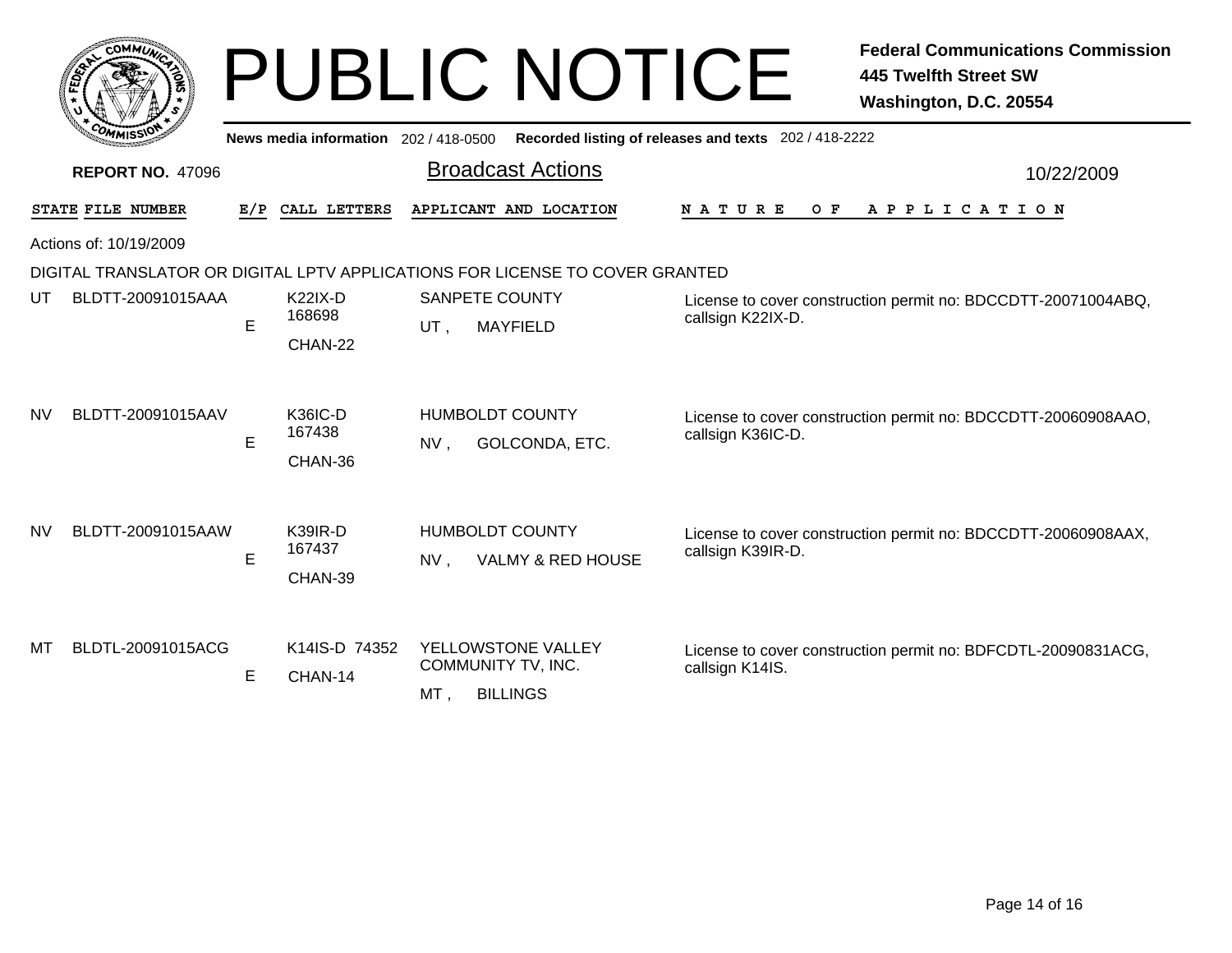|                                                                                                                                     |     |                                       |        | <b>PUBLIC NOTICE</b>                                  |                      |     | <b>Federal Communications Commission</b><br><b>445 Twelfth Street SW</b><br>Washington, D.C. 20554                                  |
|-------------------------------------------------------------------------------------------------------------------------------------|-----|---------------------------------------|--------|-------------------------------------------------------|----------------------|-----|-------------------------------------------------------------------------------------------------------------------------------------|
|                                                                                                                                     |     | News media information 202 / 418-0500 |        | Recorded listing of releases and texts 202 / 418-2222 |                      |     |                                                                                                                                     |
| <b>REPORT NO. 47096</b>                                                                                                             |     |                                       |        | <b>Broadcast Actions</b>                              |                      |     | 10/22/2009                                                                                                                          |
| STATE FILE NUMBER                                                                                                                   | E/P | CALL LETTERS                          |        | APPLICANT AND LOCATION                                | <b>NATURE</b>        | O F | A P P L I C A T I O N                                                                                                               |
| Actions of: 10/19/2009                                                                                                              |     |                                       |        |                                                       |                      |     |                                                                                                                                     |
| DIGITAL TRANSLATOR OR DIGITAL LPTV APPLICATIONS FOR MINOR MODIFICATION TO A CONSTRUCTION PERMIT GRANTED<br>BMPDTT-20090630AEQ<br>FL | E   | $W24DE-D$<br>168061<br>CHAN-24        | FL,    | <b>MAPALE LLC</b><br><b>MIAMI</b>                     | BDCCDTT-20061012AAN. |     | Modification of construction permit file number<br>Engineering Amendment filed 09/03/2009<br>Engineering Amendment filed 09/15/2009 |
| <b>PA</b><br>BMPDTL-20090903ACM                                                                                                     | E   | <b>W43CO-D</b><br>168563<br>CHAN-43   | $PA$ , | <b>KATHY POTERA</b><br><b>KINGSTON</b>                | BDCCDTL-20061030AGG. |     | Modification of construction permit file number                                                                                     |
| BMPDTL-20090909ACF<br>WA.                                                                                                           | E   | <b>KEVE-LD</b><br>67878<br>CHAN-36    | WA,    | FIORI MEDIA, INC.<br><b>LONGVIEW</b>                  | BDFCDTL-20090130ACF. |     | Modification of construction permit file number                                                                                     |
| BMPDTL-20090910ABP<br>CA                                                                                                            | E   | <b>KBAB-LD</b><br>14003               |        | <b>BILTMORE BROADCASTING</b><br>SANTA BARBARA, INC.   | BDISDTT-20090113ACM. |     | Modification of construction permit file number                                                                                     |
|                                                                                                                                     |     | CHAN-50                               | CA,    | <b>SANTA BARBARA</b>                                  |                      |     |                                                                                                                                     |